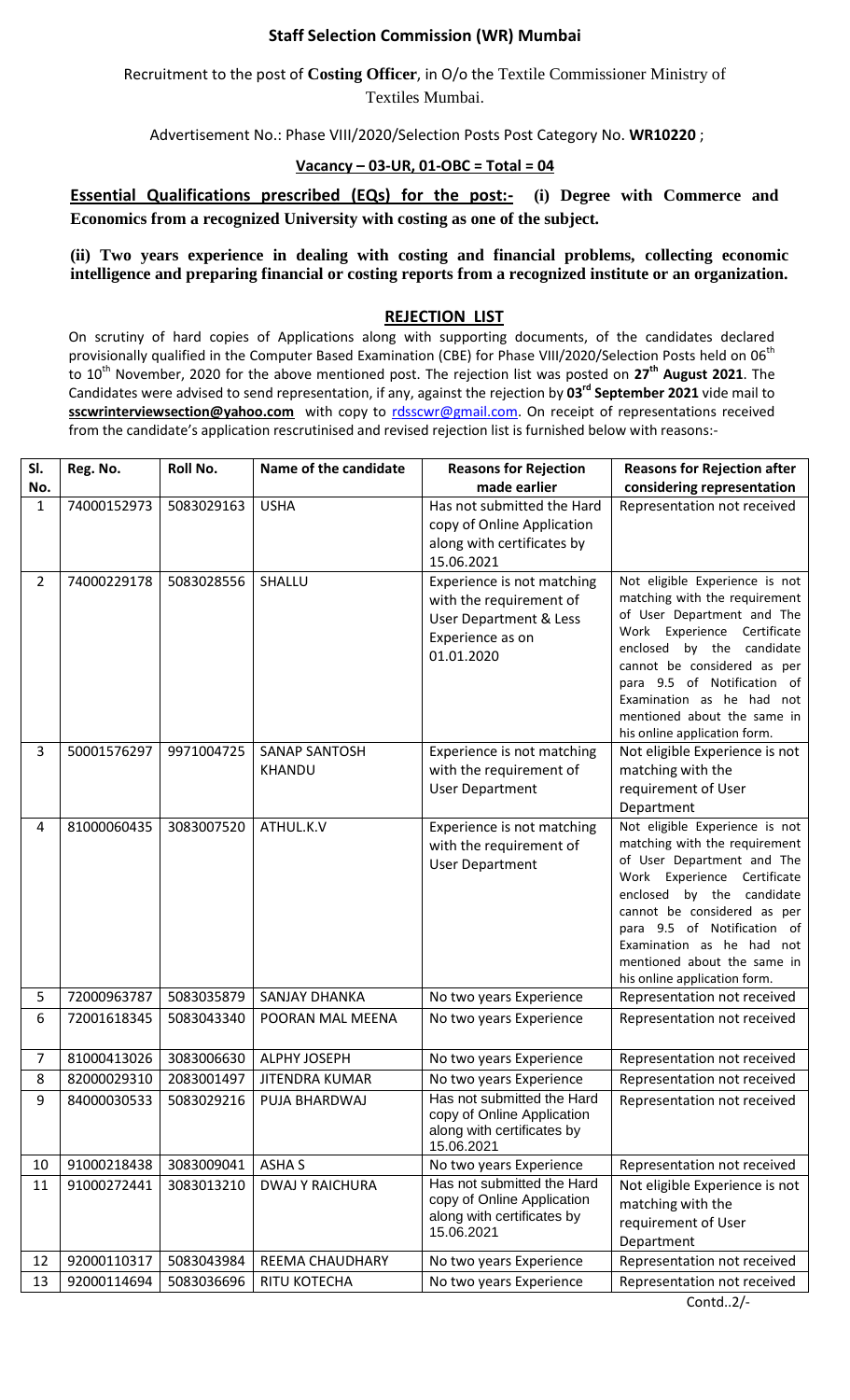| SI. | Reg. No.    | Roll No.   | Name of the candidate                 | <b>Reasons for Rejection</b>                                                                                       | <b>Reasons for Rejection after</b>                                                                                                                                                                                                                                                                                  |
|-----|-------------|------------|---------------------------------------|--------------------------------------------------------------------------------------------------------------------|---------------------------------------------------------------------------------------------------------------------------------------------------------------------------------------------------------------------------------------------------------------------------------------------------------------------|
| No. |             |            |                                       | made earlier                                                                                                       | considering representation                                                                                                                                                                                                                                                                                          |
| 14  | 92000124735 | 5083034177 | POONAM JHAJHRIA                       | Has not submitted the Hard<br>copy of Online Application<br>along with certificates by<br>15.06.2021               | Representation not received                                                                                                                                                                                                                                                                                         |
| 15  | 92000546063 | 5083034574 | <b>SHUBHAM KUMAR</b><br><b>BADAYA</b> | Has not submitted the Hard<br>copy of Online Application<br>along with certificates by<br>15.06.2021               | Representation not received                                                                                                                                                                                                                                                                                         |
| 16  | 20000369112 | 5083034486 | RAMESH KUMAR JAJRA                    | Experience is not matching<br>with the requirement of<br>User Department & Less<br>Experience as on<br>01.01.2020  | Representation not received                                                                                                                                                                                                                                                                                         |
| 17  | 40000721271 | 2083005614 | ASISH KUMAR DHARA                     | No Experience certificate<br>attached                                                                              | Representation not received                                                                                                                                                                                                                                                                                         |
| 18  | 40000870412 | 2083006609 | <b>BIKRAM SINGH</b>                   | Less Experience as on<br>01.01.2020                                                                                | Representation not received                                                                                                                                                                                                                                                                                         |
| 19  | 84000064406 | 2083012122 | ZEESHAN ALAM                          | Has not submitted the Hard<br>copy of Online Application<br>along with certificates by<br>15.06.2021               | Representation not received                                                                                                                                                                                                                                                                                         |
| 20  | 92000209314 | 5083001073 | AMBOOJ KUMAR                          | No two years Experience                                                                                            | Representation not received                                                                                                                                                                                                                                                                                         |
| 21  | 30000906338 | 5083025297 | <b>VIKRANT RATHI</b>                  | <b>Essential Qualification is not</b><br>matching with the<br>requirement of User<br>Department                    | Not eligible Essential<br>Qualification is not matching<br>with the requirement of<br><b>User Department</b>                                                                                                                                                                                                        |
|     |             |            |                                       |                                                                                                                    |                                                                                                                                                                                                                                                                                                                     |
| 22  | 50000577366 | 5083029446 | <b>SWATI JAIN</b>                     | No two years Experience                                                                                            | Representation not received                                                                                                                                                                                                                                                                                         |
| 23  | 50000715291 | 5083023500 | <b>TUSHAR KAPOOR</b>                  | Experience is not matching<br>with the requirement of<br>User Department & Less<br>Experience as on<br>01.01.2020  | Representation not received                                                                                                                                                                                                                                                                                         |
| 24  | 20000858964 | 5083043345 | <b>AKASH AGRAWAL</b>                  | Experience is not matching<br>with the requirement of<br><b>User Department</b>                                    | Not eligible Experience is not<br>matching with the<br>requirement of User<br>Department                                                                                                                                                                                                                            |
| 25  | 94000155111 | 2083015881 | <b>DEBJYOTI GHOSH</b>                 | Experience is not matching<br>with the requirement of<br><b>User Department</b>                                    | Not eligible Experience is not<br>matching with the requirement<br>of User Department and The<br>Work Experience Certificate<br>enclosed by the candidate<br>cannot be considered as per<br>para 9.5 of Notification of<br>Examination as he had not<br>mentioned about the same in<br>his online application form. |
| 26  | 84000123760 | 7083050540 | <b>KUNTI</b>                          | Has not submitted the Hard<br>copy of Online Application<br>along with certificates by<br>15.06.2021               | Representation not received                                                                                                                                                                                                                                                                                         |
| 27  | 30000879789 | 4083300235 | <b>BRIJ BHOOSHAN TIWARI</b>           | Experience is not matching<br>with the requirement of<br><b>User Department</b>                                    | Representation not received                                                                                                                                                                                                                                                                                         |
| 28  | 30000620336 | 1083502794 | <b>KAUSHAL</b>                        | No two years Experience                                                                                            | Representation not received                                                                                                                                                                                                                                                                                         |
| 29  | 93000465741 | 1083203737 | POOJA SAHU                            | Has not submitted the Hard<br>copy of Online Application<br>along with certificates by<br>15.06.2021               | Representation not received                                                                                                                                                                                                                                                                                         |
| 30  | 85000042982 | 4083301412 | <b>BRIJNEET KAUR</b>                  | Experience is not matching<br>with the requirement of<br><b>User Department &amp; Less</b><br>Exp As on 01.01.2020 | Representation not received                                                                                                                                                                                                                                                                                         |

Contd..3/-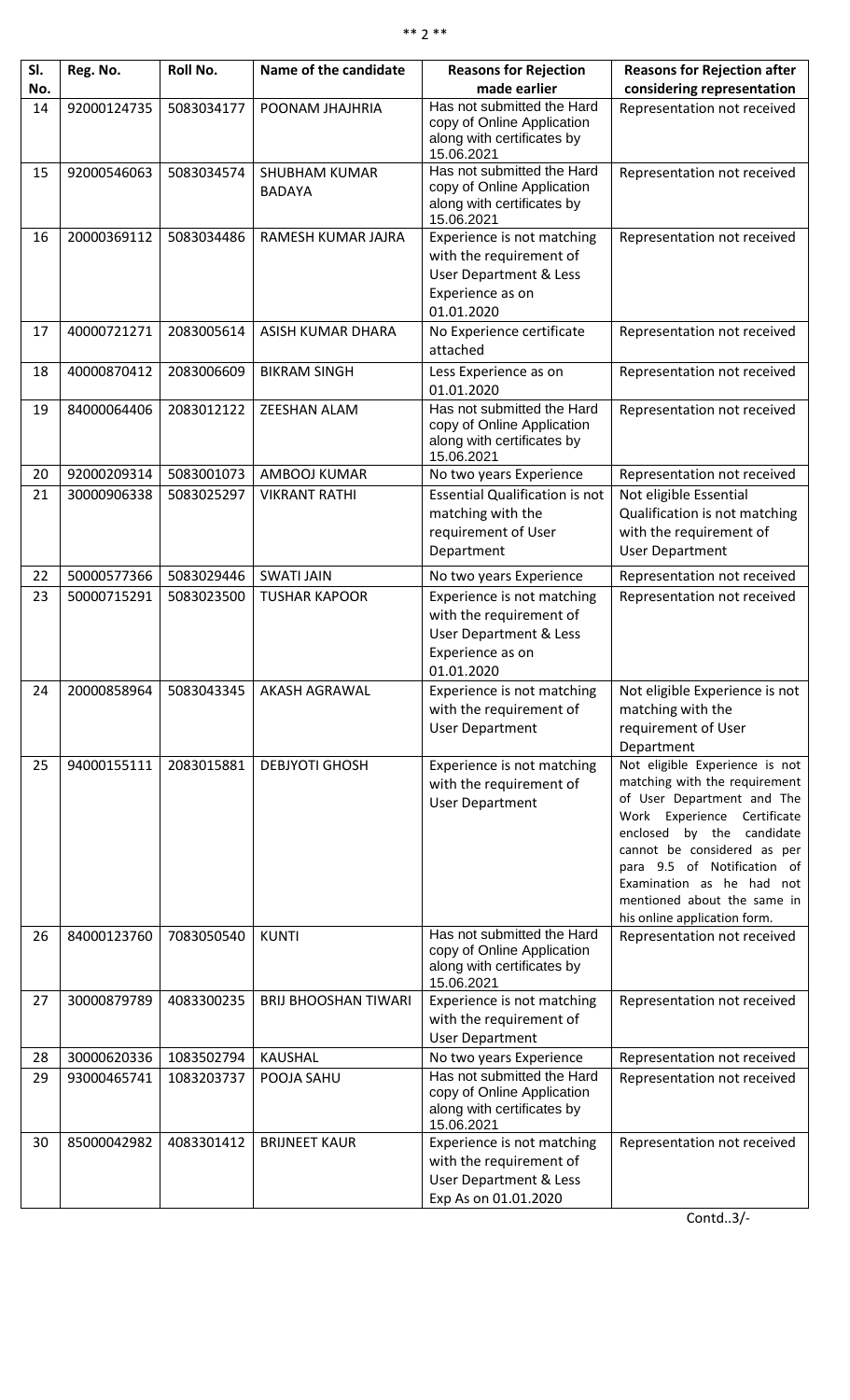| SI. | Reg. No.    | <b>Roll No.</b> | Name of the candidate                 | <b>Reasons for Rejection</b>                                                                         | <b>Reasons for Rejection after</b>                                                                                                                                                                                                                                  |
|-----|-------------|-----------------|---------------------------------------|------------------------------------------------------------------------------------------------------|---------------------------------------------------------------------------------------------------------------------------------------------------------------------------------------------------------------------------------------------------------------------|
| No. |             |                 |                                       | made earlier                                                                                         | considering representation                                                                                                                                                                                                                                          |
| 31  | 95000655670 | 9971007457      | KOLWANKAR ANIRUDH<br><b>ANIL</b>      | Has not submitted the Hard<br>copy of Online Application<br>along with certificates by<br>15.06.2021 | Soft copy not accepted as per<br>Result write up para No.8, &<br><b>NOTE</b> dated 12.04.2021,<br>Corrigendum dated<br>20.04.2021, 11.05.2021,<br>02.06.2021 and<br><b>Advt. Notice Phase-</b><br>VIII/2020 Para No. 17 (10), Para<br>No. 19.1.7, Para No. 19.1.10. |
| 32  | 50000923498 | 9971018367      | <b>SAURABH SACHIN</b><br><b>DORGE</b> | No two years Experience                                                                              | Representation not received                                                                                                                                                                                                                                         |
| 33  | 20000746223 | 5083037970      | <b>GAURAV DUBEY</b>                   | Experience is not matching<br>with the requirement of<br><b>User Department</b>                      | Representation not received                                                                                                                                                                                                                                         |
| 34  | 83000163774 | 9971001788      | PRAVEEN SINGH<br><b>CHAUHAN</b>       | Experience is not matching<br>with the requirement of<br><b>User Department</b>                      | Representation not received                                                                                                                                                                                                                                         |
| 35  | 92000321574 | 1083301420      | POOJA KUMARI                          | No Experience certificate<br>attached                                                                | Representation not received                                                                                                                                                                                                                                         |
| 36  | 10000996868 | 8083009788      | <b>VELGAM SATHEESH</b>                | Experience is not matching<br>with the requirement of<br><b>User Department</b>                      | Not eligible Experience is not<br>matching with the<br>requirement of User<br>Department                                                                                                                                                                            |
| 37  | 20000740363 | 5083041317      | SHAILENDERA PRATAP<br><b>SINGH</b>    | <b>Essential Qualification is not</b><br>matching with the<br>requirement of User<br>Department      | Representation not received                                                                                                                                                                                                                                         |
| 38  | 93000343834 | 1083504948      | <b>MAMTA</b>                          | No two years Experience                                                                              | Representation not received                                                                                                                                                                                                                                         |
| 39  | 73001822373 | 1083301610      | <b>SACHIN KUMAR</b>                   | Has not submitted the Hard<br>copy of Online Application<br>along with certificates by<br>15.06.2021 | Representation not received                                                                                                                                                                                                                                         |
| 40  | 85000112289 | 5083007080      | <b>HIMANSHU KUMAR</b>                 | No two years Experience                                                                              | Representation not received                                                                                                                                                                                                                                         |
| 41  | 93000366335 | 1083404969      | <b>ABHISHEK BAJPAI</b>                | Has not submitted the Hard<br>copy of Online Application<br>along with certificates by<br>15.06.2021 | Representation not received                                                                                                                                                                                                                                         |
| 42  | 95000097391 | 9971000675      | SHRISHTI SINGH                        | No two years Experience                                                                              | Representation not received                                                                                                                                                                                                                                         |
| 43  | 95000443953 | 9971008315      | <b>GORIVALE NITESH</b><br>LAXMAN      | Has not submitted the Hard<br>copy of Online Application<br>along with certificates by<br>15.06.2021 | Representation not received                                                                                                                                                                                                                                         |
| 44  | 72001317416 | 5083036026      | SHUBHAM AGRAWAL                       | Experience is not matching<br>with the requirement of<br><b>User Department</b>                      | Representation not received                                                                                                                                                                                                                                         |
| 45  | 95000563178 | 9971006992      | <b>GADEKAR TEJAS</b><br><b>GANESH</b> | No two years Experience                                                                              | Representation not received                                                                                                                                                                                                                                         |
| 46  | 50000995332 | 9971000978      | <b>SINGH VANDANA</b><br>MAYANBAHADUR  | No two years Experience                                                                              | Not eligible Experience is not<br>matching with the<br>requirement of User<br>Department                                                                                                                                                                            |
| 47  | 50000849487 | 9971007267      | PRIYA RADHESHYAM<br><b>GUPTA</b>      | Has not submitted the Hard<br>copy of Online Application<br>along with certificates by<br>15.06.2021 | Representation not received                                                                                                                                                                                                                                         |
| 48  | 82000013899 | 5083045636      | <b>SWATI VERMA</b>                    | No two years Experience                                                                              | Not eligible Experience is not<br>matching with the<br>requirement of User<br>Department                                                                                                                                                                            |
| 49  | 85000048111 | 5083031713      | <b>KOMAL CHOUDHARY</b>                | Experience is not matching<br>with the requirement of<br><b>User Department</b>                      | Representation not received                                                                                                                                                                                                                                         |
| 50  | 92000095583 | 5083013122      | <b>PUJA SHARMA</b>                    | No two years Experience                                                                              | Representation not received                                                                                                                                                                                                                                         |
| 51  | 50001660418 | 9971005996      | RUTUJA NIMANKAR                       | No Online application<br>enclosed & No two years<br>Experience                                       | Representation not received                                                                                                                                                                                                                                         |